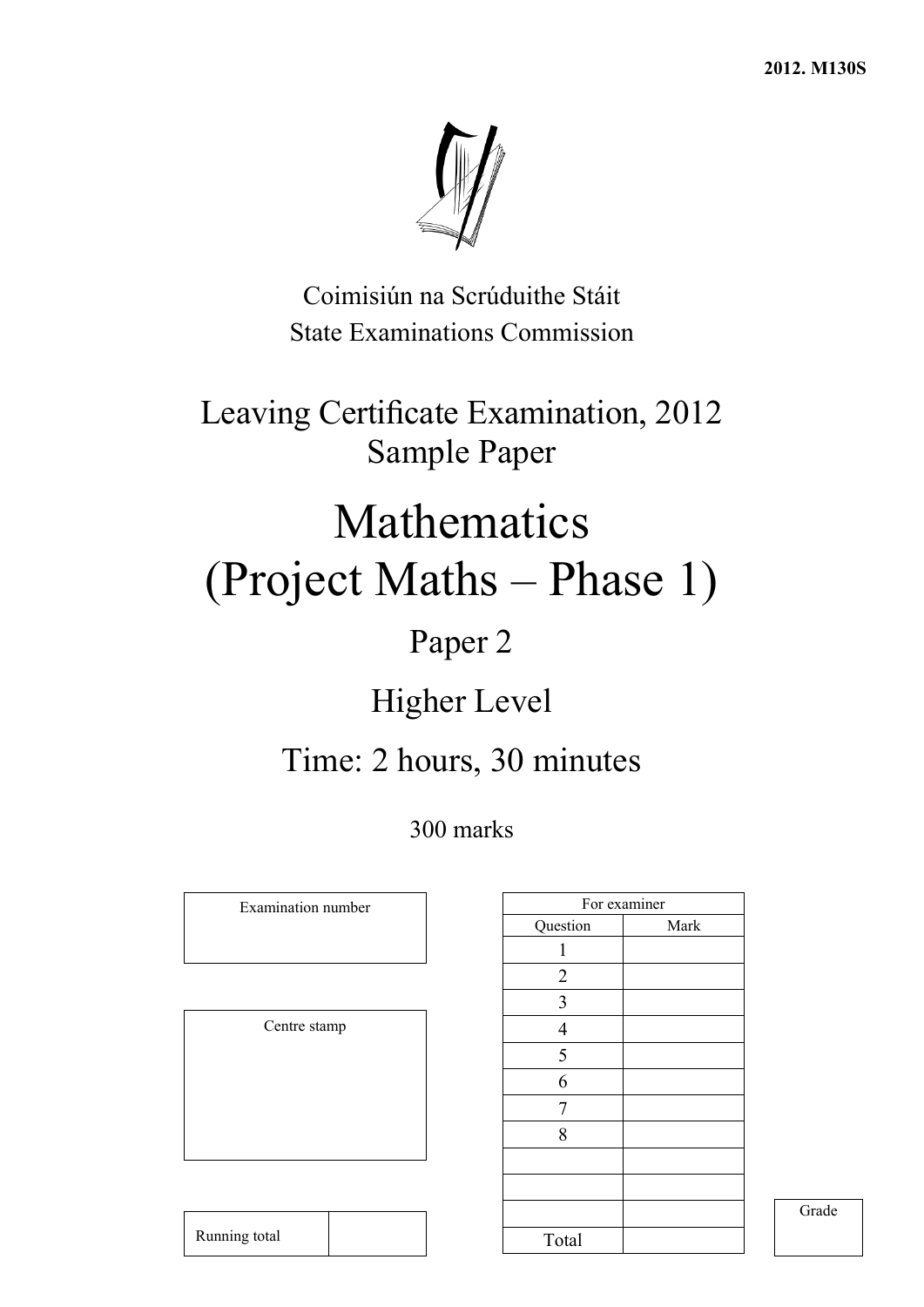### **Instructions**

There are **two** sections in this examination paper.

| Section A | Concepts and Skills       | 150 marks | 6 questions |
|-----------|---------------------------|-----------|-------------|
| Section B | Contexts and Applications | 150 marks | 2 questions |

Answer **all eight** questions, as follows:

In Section A, answer:

 Questions 1 to 5 and **either** Question 6A **or** Question 6B.

In Section B, answer Question 7 and Question 8.

Write your answers in the spaces provided in this booklet. There is space for extra work at the back of the booklet. You may also ask the superintendent for more paper. Label any extra work clearly with the question number and part.

The superintendent will give you a copy of the booklet of *Formulae and Tables*. You must return it at the end of the examination. You are not allowed to bring your own copy into the examination.

Marks will be lost if all necessary work is not clearly shown.

Answers should include the appropriate units of measurement, where relevant.

Answers should be given in simplest form, where relevant.

Write the make and model of your calculator(s) here: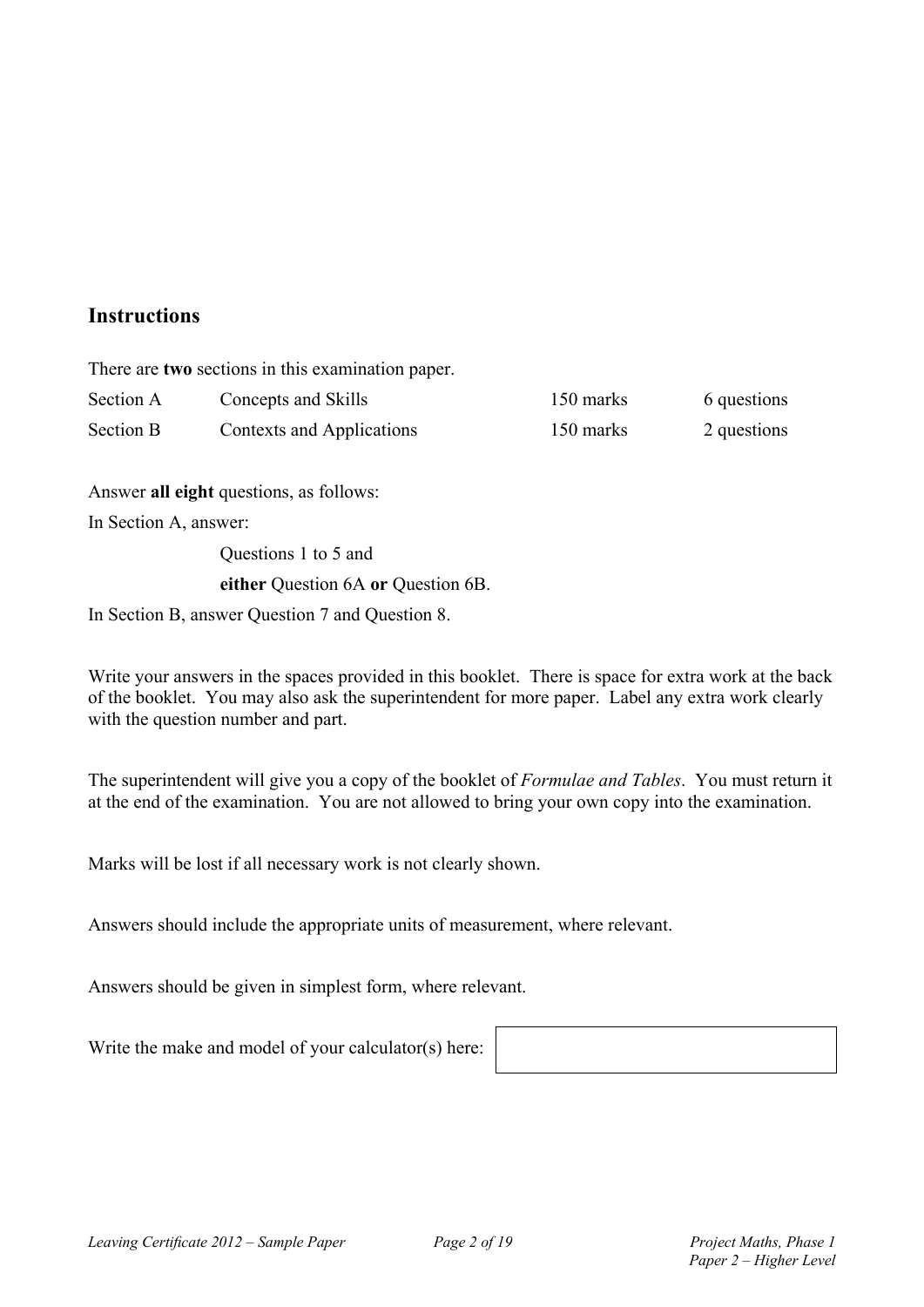Answer **all six** questions from this section.

#### **Question 1 (25 marks)**

The events *A* and *B* are such that  $P(A) = 0.7$ ,  $P(B) = 0.5$  and  $P(A \cap B) = 0.3$ .

#### **(a)** Find  $P(A \cup B)$



#### **(b)** Find  $P(A|B)$

|  |  | the control of the control of |  |  | ____ | ___ |  | ______ |  |  | the control of the control of | __ |  |  |  |  |
|--|--|-------------------------------|--|--|------|-----|--|--------|--|--|-------------------------------|----|--|--|--|--|

**(c)** State whether *A* and *B* are independent events, and justify your answer.

| the contract of the contract of | _______ |     |  |  |  |  |  |  |         |  |  |  |  |  |  |  |  |
|---------------------------------|---------|-----|--|--|--|--|--|--|---------|--|--|--|--|--|--|--|--|
|                                 |         | ___ |  |  |  |  |  |  | _______ |  |  |  |  |  |  |  |  |
|                                 |         |     |  |  |  |  |  |  |         |  |  |  |  |  |  |  |  |
|                                 |         |     |  |  |  |  |  |  |         |  |  |  |  |  |  |  |  |
| <b>Service</b>                  |         |     |  |  |  |  |  |  |         |  |  |  |  |  |  |  |  |
| $-$                             | ____    |     |  |  |  |  |  |  |         |  |  |  |  |  |  |  |  |

| page | running |
|------|---------|
|      |         |
|      |         |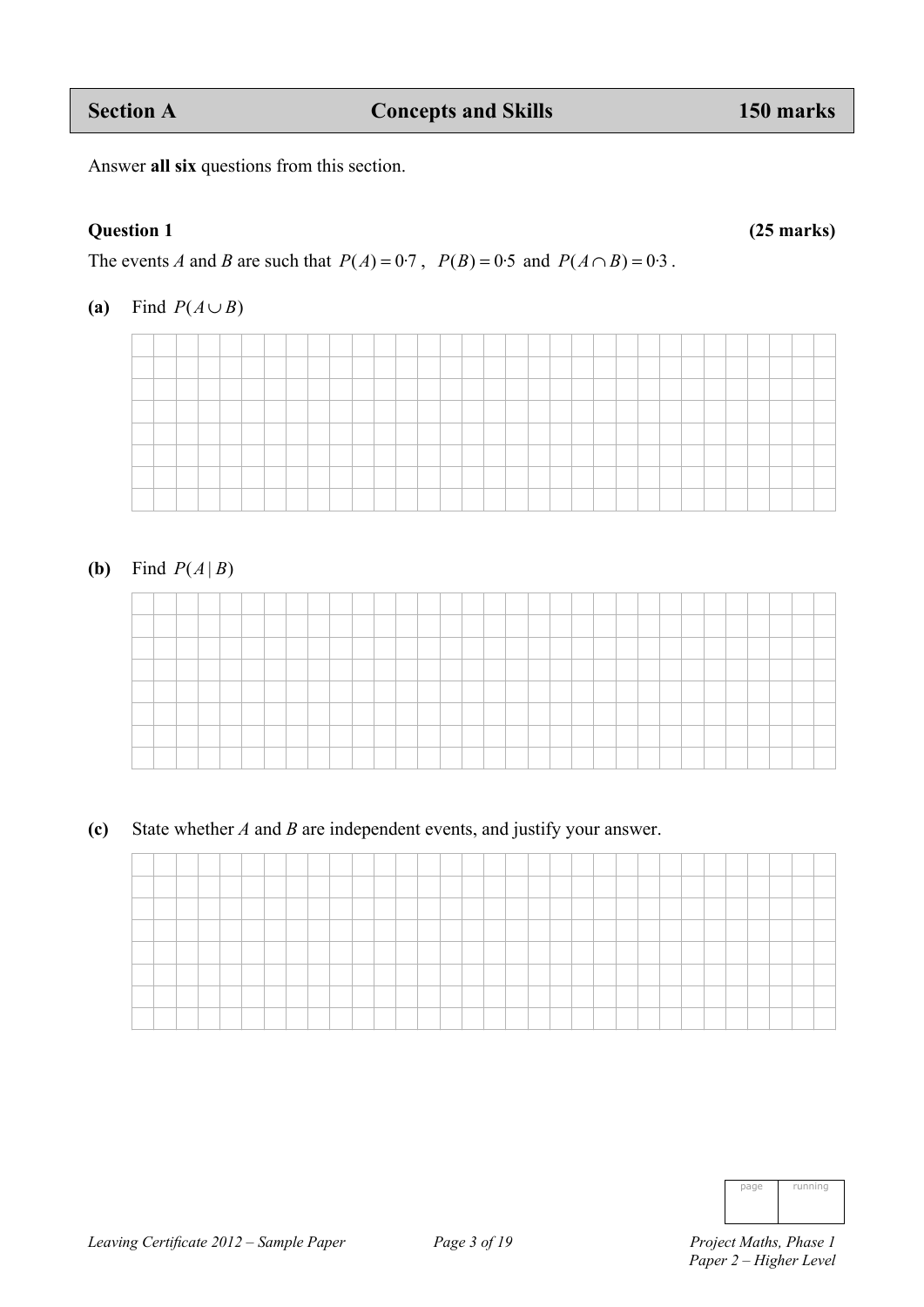The shapes of the histograms of four different sets of data are shown below.



(a) Complete the table below, indicating whether the statement is correct  $(v)$  or incorrect  $(x)$ with respect to each data set.

| The data are skewed to the left     |  |  |
|-------------------------------------|--|--|
| The data are skewed to the right    |  |  |
| The mean is equal to the median     |  |  |
| The mean is greater than the median |  |  |
| There is a single mode              |  |  |

**(b)** Assume that the four histograms are drawn on the same scale. State which of them has the largest standard deviation, and justify your answer.

Answer:

Justification:

| ___ |  |  | ________ |  |  |  |  |  |        | _____ | ____ |  | _____ |  |  |  |  |  |
|-----|--|--|----------|--|--|--|--|--|--------|-------|------|--|-------|--|--|--|--|--|
|     |  |  |          |  |  |  |  |  | ______ |       |      |  |       |  |  |  |  |  |
|     |  |  |          |  |  |  |  |  |        |       |      |  |       |  |  |  |  |  |
|     |  |  |          |  |  |  |  |  |        |       |      |  |       |  |  |  |  |  |
|     |  |  |          |  |  |  |  |  |        |       |      |  |       |  |  |  |  |  |
|     |  |  |          |  |  |  |  |  |        |       |      |  |       |  |  |  |  |  |

**Question 3 (25 marks)** 

The co-ordinates of three points *A*, *B*, and *C* are:  $A(2, 2)$ ,  $B(6, -6)$ ,  $C(-2, -3)$ . (See diagram on facing page.)

#### **(a)** Find the equation of *AB*.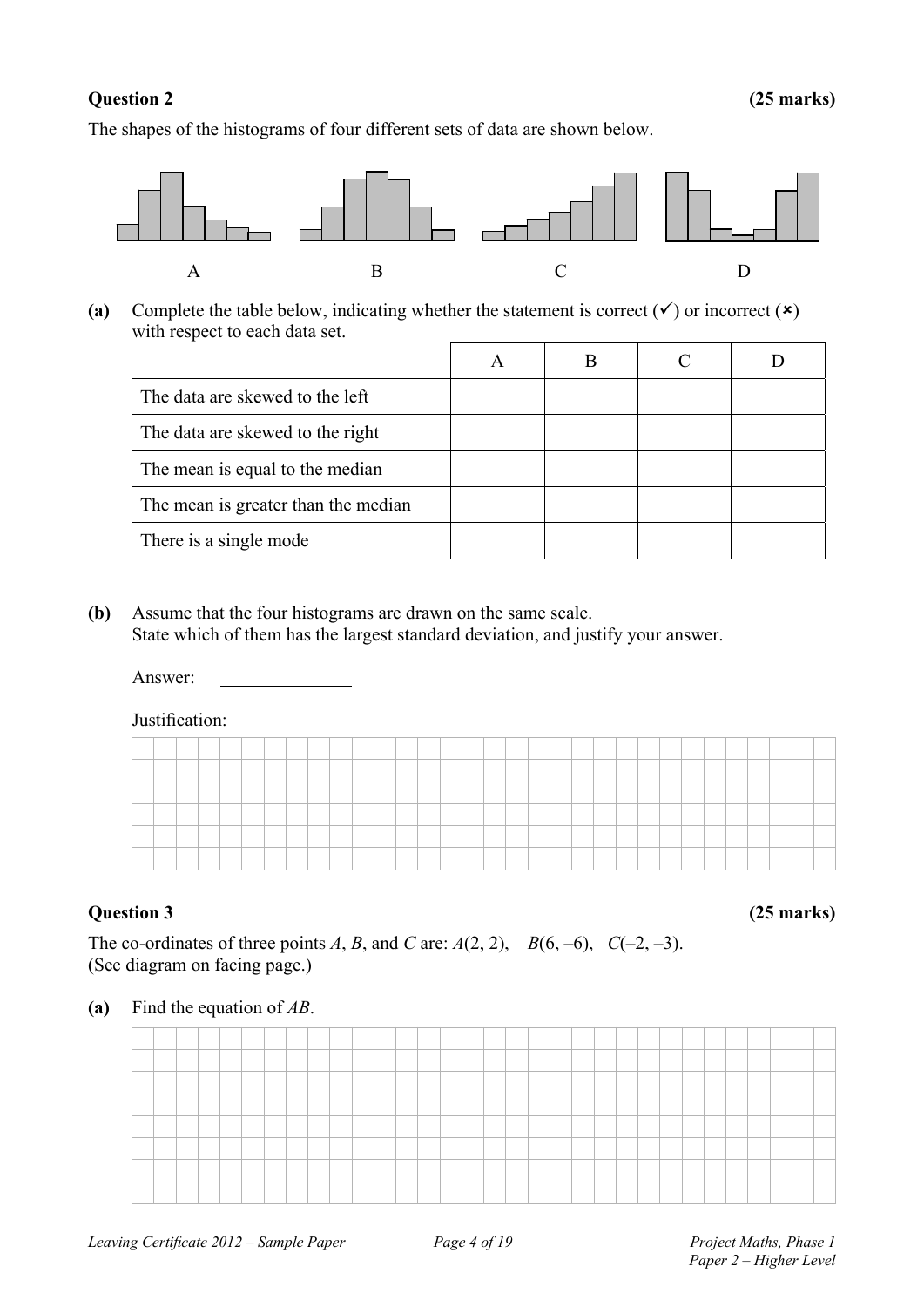

**(b)** The line *AB* intersects the *y*-axis at *D*. Find the coordinates of *D*.

**(d)** Hence, find the area of the triangle *ADC*.

| page | running |
|------|---------|
|      |         |
|      |         |

*x* 

Á.

*B*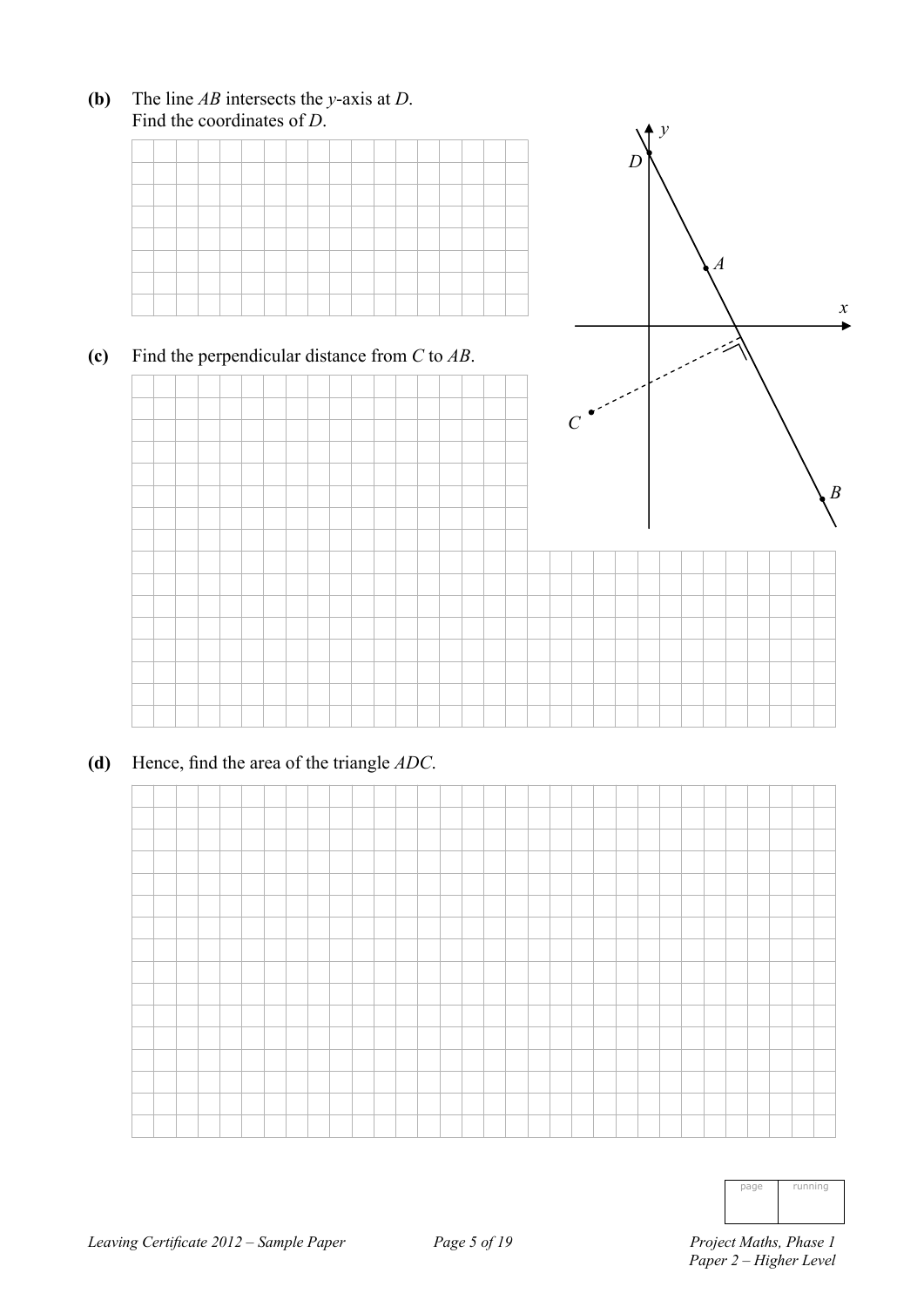#### **Question 4 (25 marks)**

**(a)** Write down the equation of the circle with centre (–3, 2) and radius 4.

**(b)** A circle has equation  $x^2 + y^2 - 2x + 4y - 15 = 0$ . Find the values of *m* for which the line  $mx + 2y - 7 = 0$  is a tangent to this circle.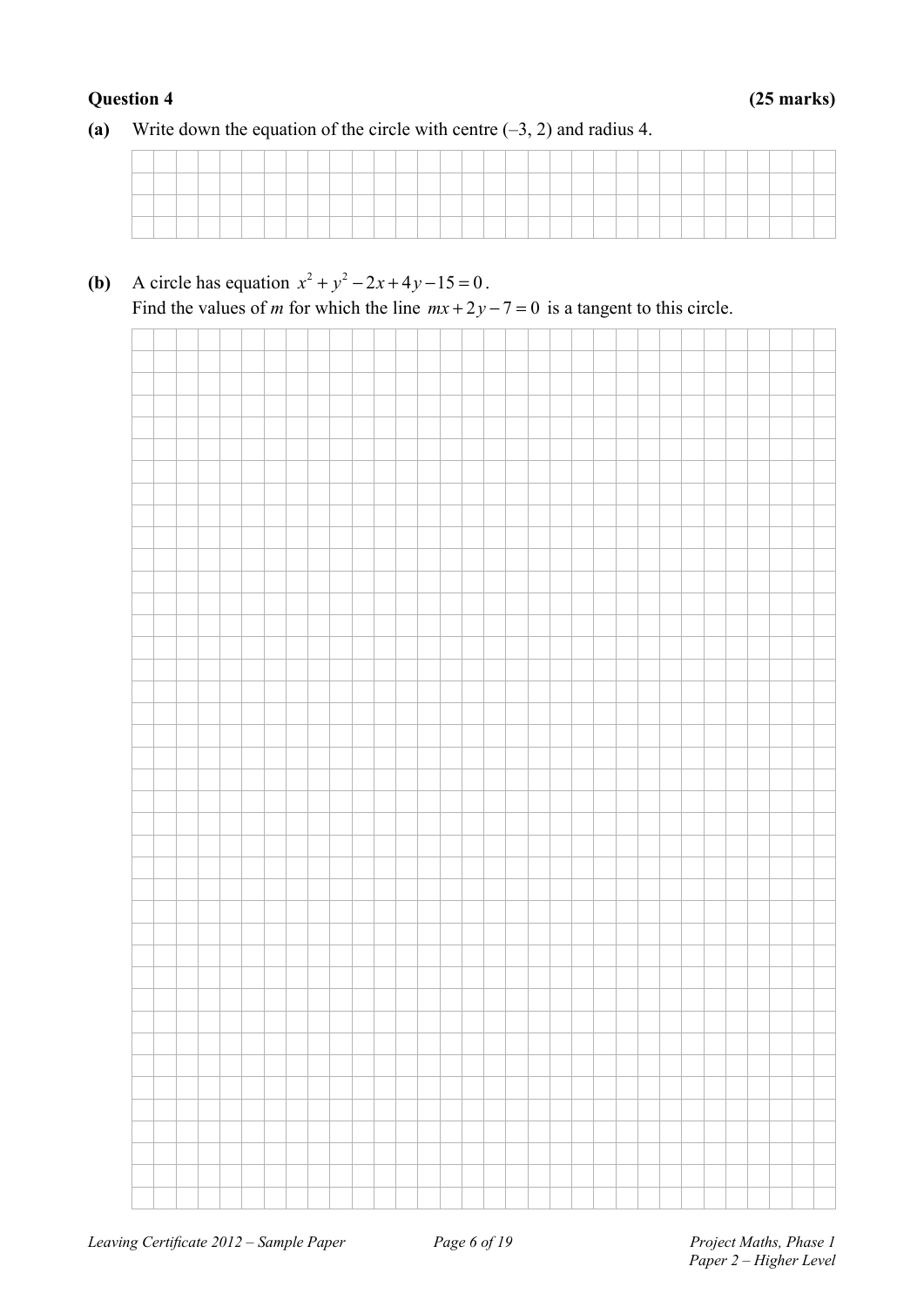#### **Question 5 (25 marks)**

The function  $f: x \mapsto 3\sin(2x)$  is defined for  $x \in \mathbb{R}$ .

**(a)** Complete the table below

| $\boldsymbol{\mathcal{X}}$ | π | π | $\frac{3\pi}{4}$ | π |
|----------------------------|---|---|------------------|---|
| 2x                         |   |   |                  |   |
| sin(2x)                    |   |   |                  |   |
| $3\sin(2x)$                |   |   |                  |   |

**(b)** Draw the graph of  $y = f(x)$  in the domain  $0 \le x \le \pi$ ,  $x \in \mathbb{R}$ .

| 12               |   |                 |                                             |                            |
|------------------|---|-----------------|---------------------------------------------|----------------------------|
|                  |   |                 |                                             |                            |
|                  |   |                 |                                             |                            |
|                  |   |                 |                                             |                            |
|                  |   |                 |                                             |                            |
|                  |   |                 |                                             |                            |
|                  |   |                 |                                             | $\boldsymbol{\mathcal{X}}$ |
|                  |   |                 |                                             |                            |
| $\boldsymbol{0}$ | π |                 |                                             | π                          |
|                  | 4 | $\frac{\pi}{2}$ | $\frac{3\pi}{4}$<br>$\overline{\mathbf{4}}$ |                            |
|                  |   |                 |                                             |                            |
|                  |   |                 |                                             |                            |
|                  |   |                 |                                             |                            |
|                  |   |                 |                                             |                            |

**(c)** Write down the range and the period of *f*.

 $Range = \fbox{Period} = \fbox{Period} =$ 

| page | running |
|------|---------|
|      |         |
|      |         |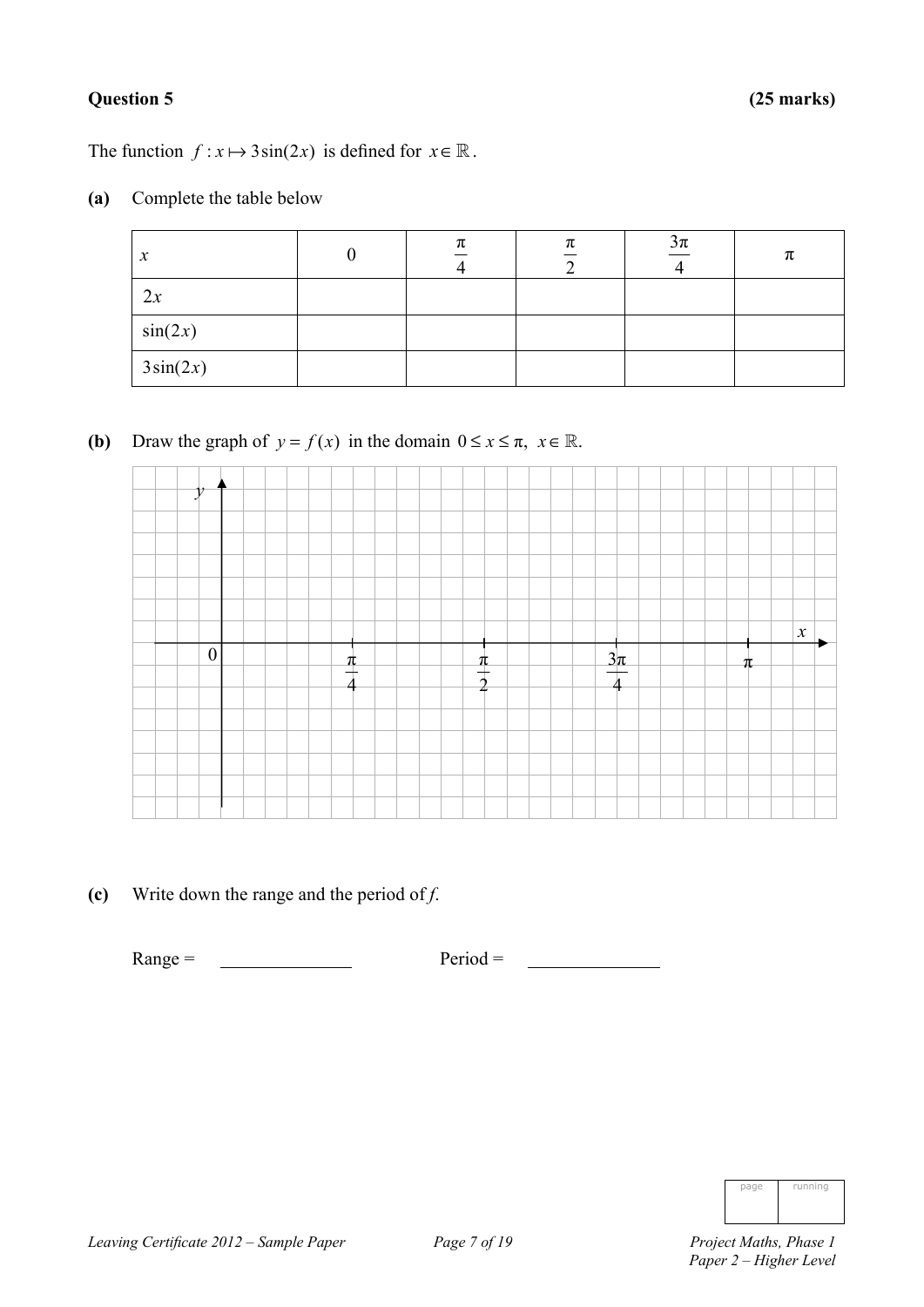Answer **either** 6A **or** 6B.

#### **Question 6A**

Explain, with the aid of an example, what is meant by *proof by contradiction*.

Note: you do not need to provide the full proof involved in your example. Give sufficient outline to illustrate how contradiction is used.

#### *Explanation:*

#### *Example:*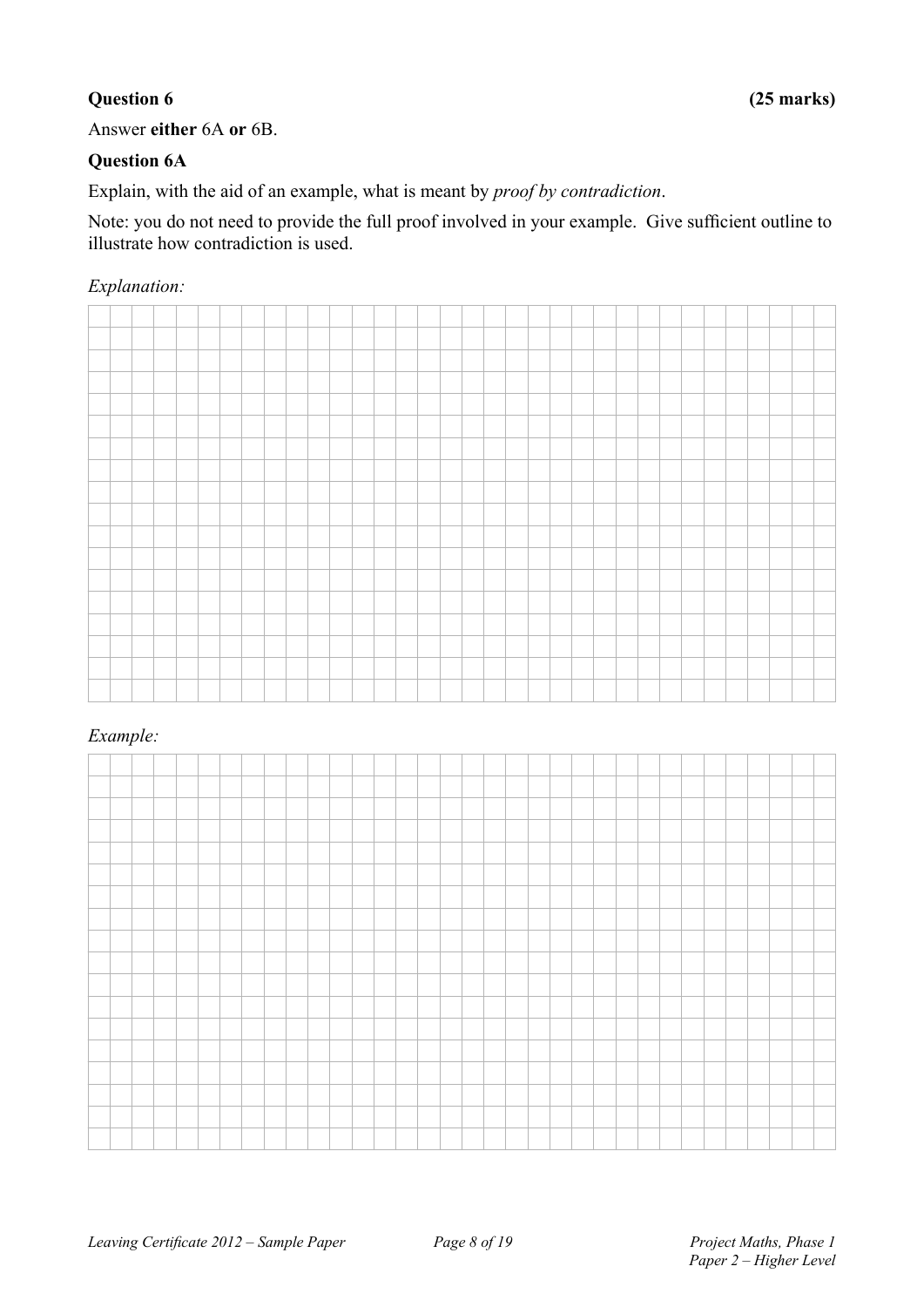### **OR**

#### **Question 6B**

*ABC* is a triangle.

*D* is the point on *BC* such that  $AD \perp BC$ . *E* is the point on *AC* such that  $BE \perp AC$ .

*AD* and *BE* intersect at *O*.

Prove that  $\left| \angle DOC \right| = \left| \angle DEC \right|$ .





page running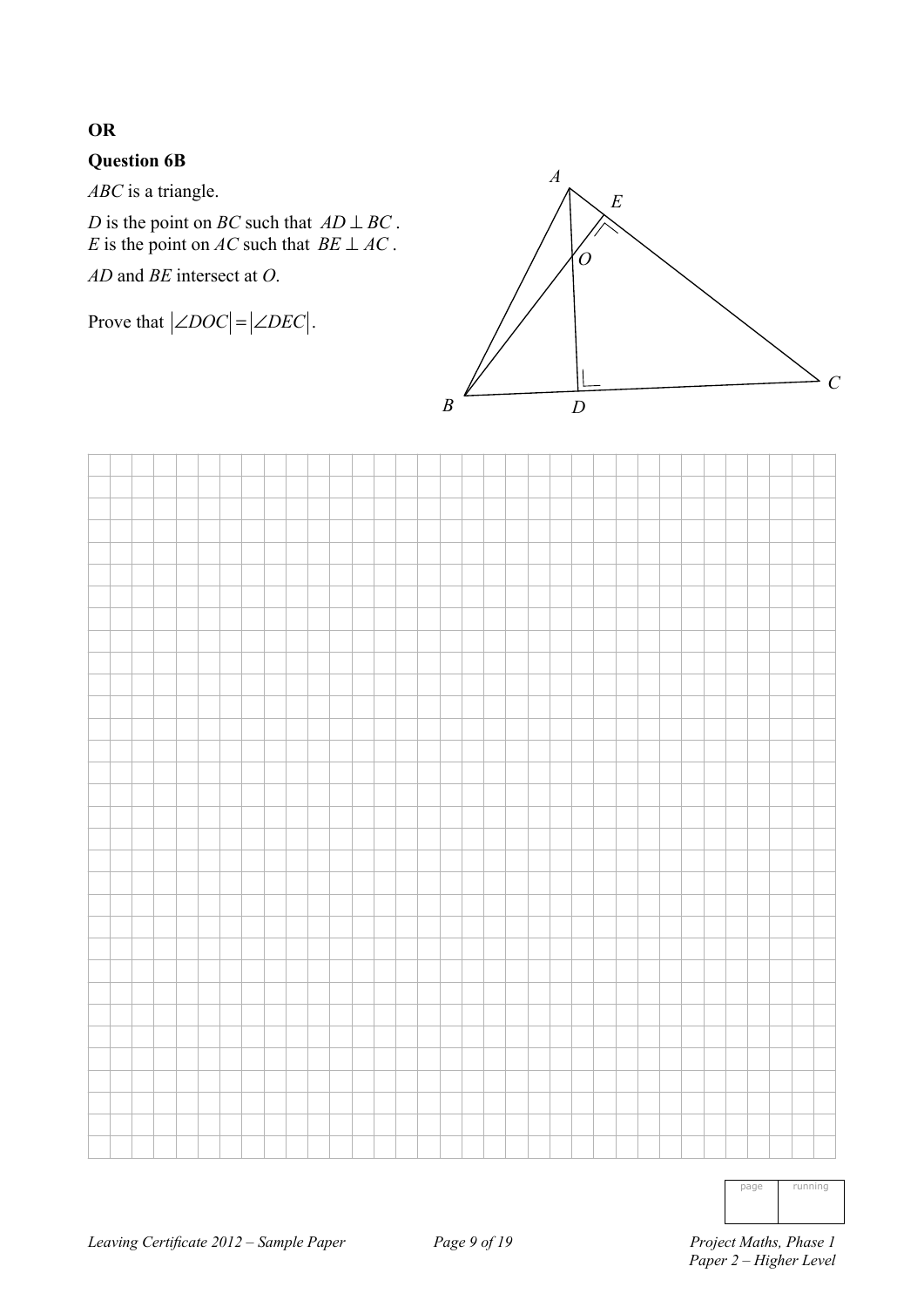Answer Question 7 and Question 8.

**(a)** An economics student wants to find out whether the length of time people spend in education affects the income they earn. The student carries out a small study. Twelve adults are asked to state their annual income and the number of years they spent in full-time education. The data are given in the table below, and a partially completed scatter plot is given.

|           |         | Years of education               |
|-----------|---------|----------------------------------|
| 19        | 58      |                                  |
| 17        | 30      | 10<br>12<br>14<br>16<br>18<br>20 |
| 17        | 60      | 20                               |
| 17        | 55      |                                  |
| 16        | 38      | 30                               |
| 16        | 45      | Annual income /€1000             |
| 15        | 38      | 40                               |
| 14        | 55      |                                  |
| 13        | 43      | 50                               |
| 13        | 35      |                                  |
| 12        | 30      | 60                               |
| 11        | 28      |                                  |
| education | /€1,000 | 70                               |
| Years of  | Income  |                                  |

 **(i)** The last three rows of data have not been included on the scatter plot. Insert them now.

|       |                                                                              |  |  |  |  |  |  |  | Answer: |  |  |  |  |
|-------|------------------------------------------------------------------------------|--|--|--|--|--|--|--|---------|--|--|--|--|
| (iii) | What can you conclude from the scatter plot and the correlation coefficient? |  |  |  |  |  |  |  |         |  |  |  |  |
|       |                                                                              |  |  |  |  |  |  |  |         |  |  |  |  |
|       |                                                                              |  |  |  |  |  |  |  |         |  |  |  |  |
|       |                                                                              |  |  |  |  |  |  |  |         |  |  |  |  |
|       |                                                                              |  |  |  |  |  |  |  |         |  |  |  |  |
|       |                                                                              |  |  |  |  |  |  |  |         |  |  |  |  |
|       |                                                                              |  |  |  |  |  |  |  |         |  |  |  |  |

 **(iv)** Add the line of best fit to the completed scatter plot above.

 **(v)** Use the line of best fit to estimate the annual income of somebody who has spent 14 years in education. Answer:



**Question 7 (75 marks)**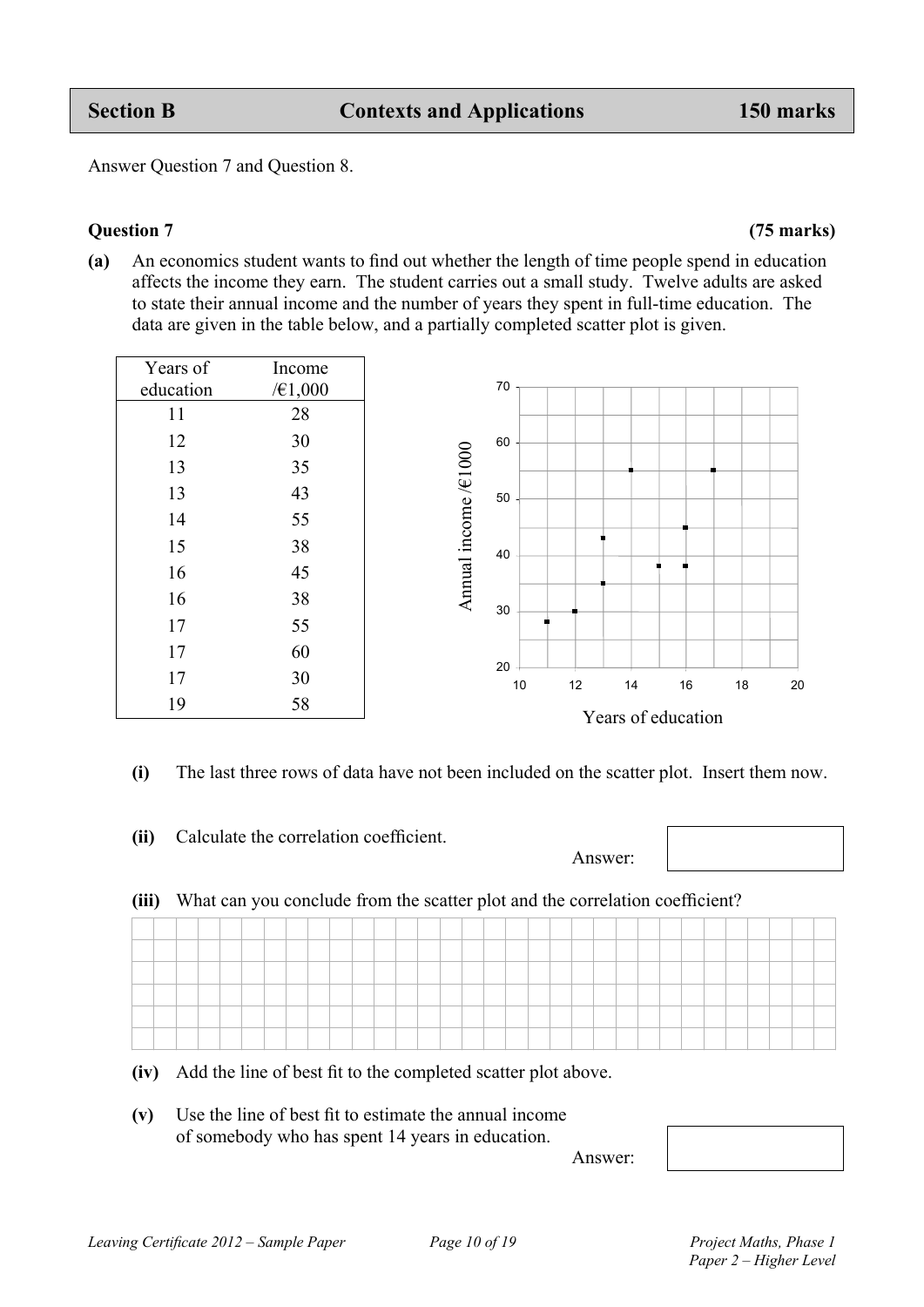**(vi)** By taking suitable readings from your diagram, or otherwise, calculate the slope of the line of best fit.

| _____ |  |  |  |  |  |  |  |  |  |  |  |  |  |  |  |  |
|-------|--|--|--|--|--|--|--|--|--|--|--|--|--|--|--|--|
| -     |  |  |  |  |  |  |  |  |  |  |  |  |  |  |  |  |
| ____  |  |  |  |  |  |  |  |  |  |  |  |  |  |  |  |  |
|       |  |  |  |  |  |  |  |  |  |  |  |  |  |  |  |  |
|       |  |  |  |  |  |  |  |  |  |  |  |  |  |  |  |  |
|       |  |  |  |  |  |  |  |  |  |  |  |  |  |  |  |  |

#### **(vii)** Explain how to interpret this slope in this context.

 **(viii)** The student collected the data using a telephone survey. Numbers were randomly chosen from the Dublin area telephone directory. The calls were made in the evenings, between 7 and 9 pm. If there was no answer, or if the person who answered did not agree to participate, then another number was chosen at random.

 List **three** possible problems regarding the sample and how it was collected that might make the results of the investigation unreliable. In each case, state clearly why the issue you mention could cause a problem.

#### Problem 1:

| _______ | _____ |  |  |  |  |  |  |  | _______ |  |  |  |  |  | _______ |  |
|---------|-------|--|--|--|--|--|--|--|---------|--|--|--|--|--|---------|--|
|         |       |  |  |  |  |  |  |  |         |  |  |  |  |  |         |  |

#### Problem 2:

#### Problem 3:

| $n_{l}$<br>п<br>1<br>٦<br>ī<br>I<br>I<br>ı |
|--------------------------------------------|
|                                            |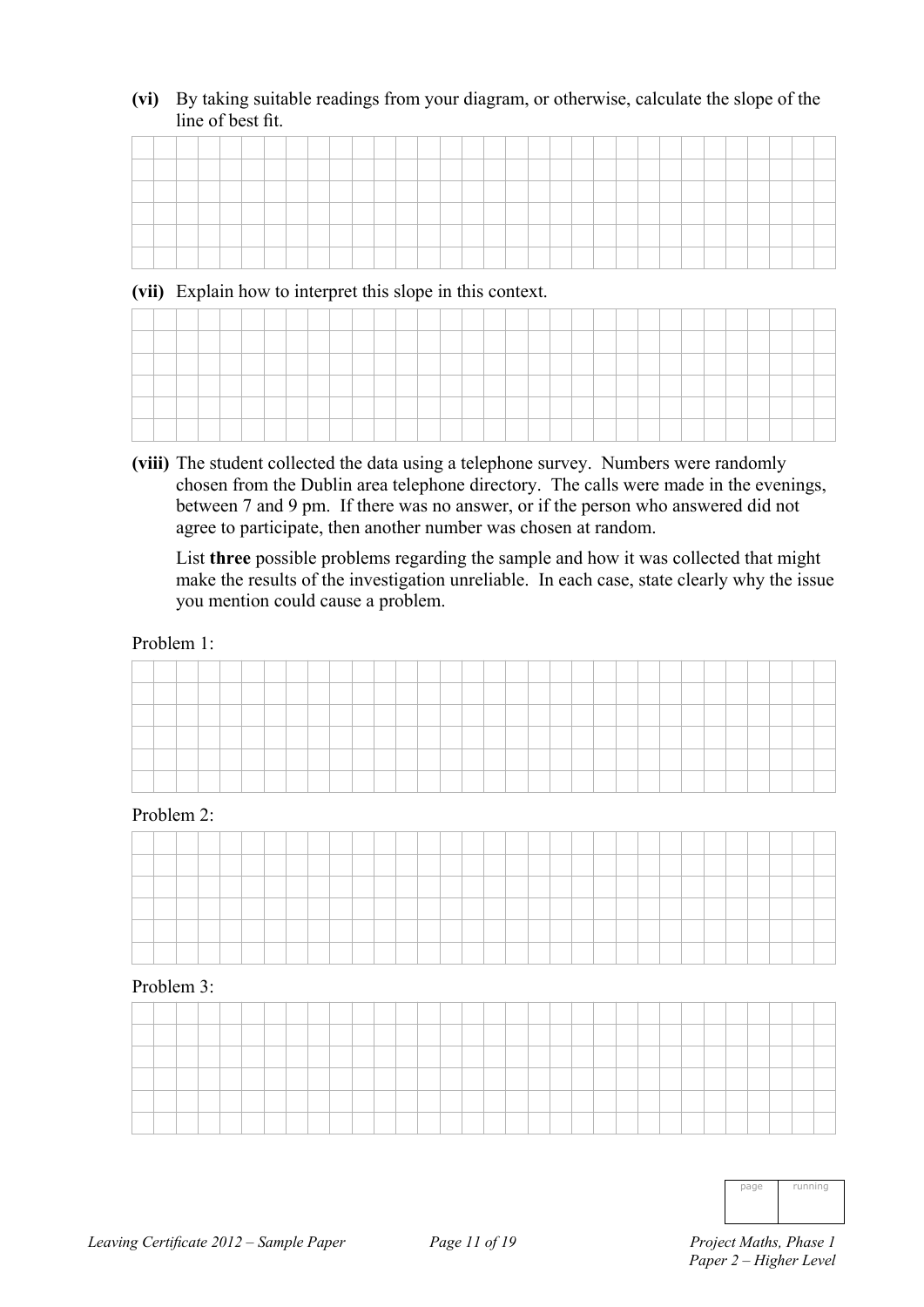**(b)** The distribution of the hourly earnings of all employees in Ireland in October 2009 is shown in the diagram. It can be seen that the distribution is positively skewed.

> The mean is  $\epsilon$ 22 $\cdot$ 05. The median is  $£17.82$ . The standard deviation is  $€10.64$ . The lower quartile is  $£12.80$ . The upper quartile is  $\epsilon$ 26.05.



(Source: adapted from: CSO. *National Employment Survey 2008 and 2009*)

**(i)** If six employees are selected at random from this population, what is the probability that exactly four of them had hourly earnings of more than  $E12.80$ ?



 In a computer simulation, random samples of size 200 are repeatedly selected from this population and the mean of each sample is recorded. A thousand such sample means are recorded.

**(ii)** Describe the expected distribution of these sample means. Your description should refer to the shape of the distribution and to its mean and standard deviation.

**(iii)** How many of the sample means would you expect to be greater than  $\epsilon$ 23?

| -                          |  |  | ____ |  |  |  |  |  |  | _______ |  |  |  |  |  |  |  |
|----------------------------|--|--|------|--|--|--|--|--|--|---------|--|--|--|--|--|--|--|
|                            |  |  |      |  |  |  |  |  |  |         |  |  |  |  |  |  |  |
|                            |  |  |      |  |  |  |  |  |  |         |  |  |  |  |  |  |  |
|                            |  |  |      |  |  |  |  |  |  |         |  |  |  |  |  |  |  |
| <b>Service Controllers</b> |  |  |      |  |  |  |  |  |  |         |  |  |  |  |  |  |  |
|                            |  |  |      |  |  |  |  |  |  |         |  |  |  |  |  |  |  |
|                            |  |  |      |  |  |  |  |  |  |         |  |  |  |  |  |  |  |
|                            |  |  |      |  |  |  |  |  |  |         |  |  |  |  |  |  |  |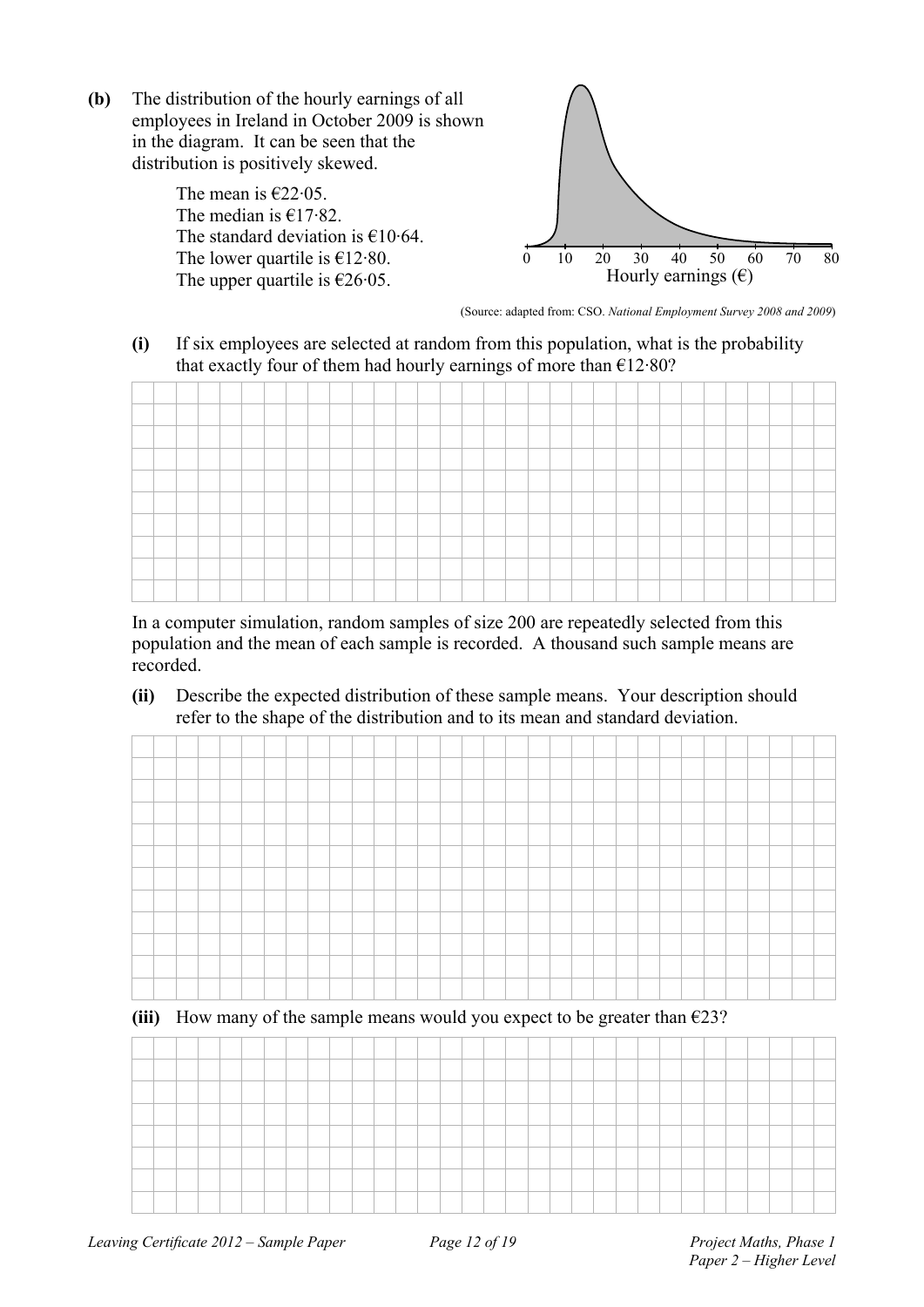#### **Question 8**

- (a) Two surveyors want to find the height of an electricity pylon. There is a fence around the pylon that they cannot cross for safety reasons. The ground is inclined at an angle. They have a clinometer (for measuring angles of elevation) and a 100 metre tape measure. They have already used the clinometer to determine that the ground is inclined at  $10^{\circ}$  to the h horizontal.
	- **(i)** Explain how they could find the height of the pylon.

Your answer should be illustrated on the diagram below. Show the points where you think they should take measurements, write down clearly what measurements they should take, and outline briefly how these can be used to find the height of the pylon.



#### *Diagram:*



#### *Measurements to be taken:*

| <b>Services</b>               |  | ____ | ___ | ____ |  |  |  |  | ____ | ____ | _____ | ____ | ____ |  |  |  |  |  |         |
|-------------------------------|--|------|-----|------|--|--|--|--|------|------|-------|------|------|--|--|--|--|--|---------|
|                               |  |      |     |      |  |  |  |  |      |      |       |      |      |  |  |  |  |  |         |
|                               |  |      |     |      |  |  |  |  |      |      |       |      |      |  |  |  |  |  |         |
| <b><i><u>Property</u></i></b> |  |      |     |      |  |  |  |  |      |      |       |      |      |  |  |  |  |  | _______ |
| --                            |  |      |     |      |  |  |  |  |      |      |       |      |      |  |  |  |  |  |         |

#### *Procedure used to find the height:*

#### *Project M aths, Phase 1* Paper 2 – Higher Level

### **( (75 marks)**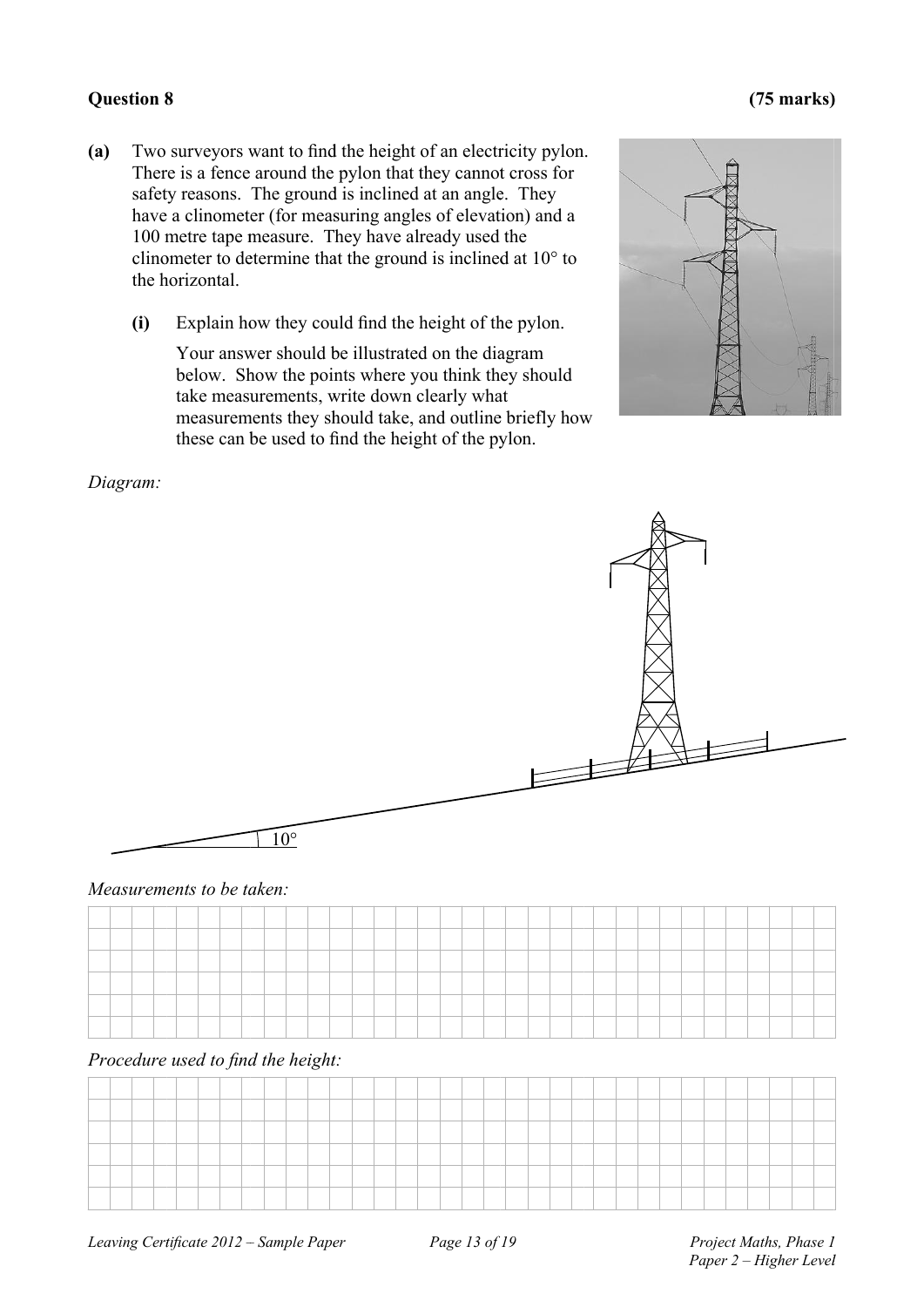**(ii)** Write down possible values for the measurements taken, and use them to show how to find the height of the pylon. (That is, find the height of the pylon using your measurements, and showing your work.)

page running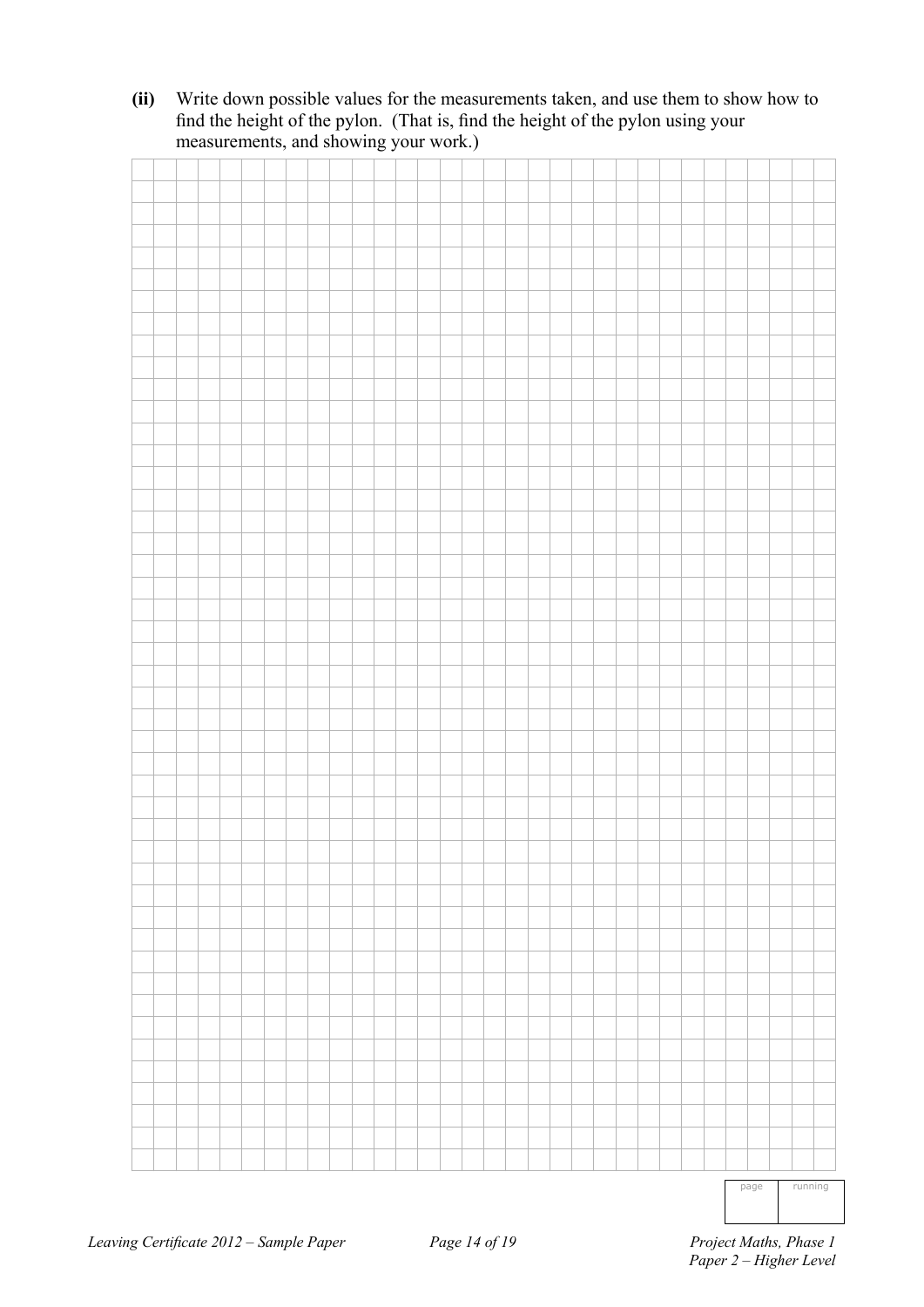**(b)** Anne is having a new front gate made and has decided on the design below.



The gate is 2 metres wide and 1·5 metres high. The horizontal bars are 0·5 metres apart.

**(i)** Calculate the common length of the bars [*AF*] and [*DE*], in metres, correct to three decimal places.

| <b>Property</b> | _____ |  |  |  |  |  |  |  |  |  |  |  |  |  |  |  |
|-----------------|-------|--|--|--|--|--|--|--|--|--|--|--|--|--|--|--|
|                 |       |  |  |  |  |  |  |  |  |  |  |  |  |  |  |  |
| <b>Property</b> |       |  |  |  |  |  |  |  |  |  |  |  |  |  |  |  |
| -               |       |  |  |  |  |  |  |  |  |  |  |  |  |  |  |  |
|                 |       |  |  |  |  |  |  |  |  |  |  |  |  |  |  |  |
|                 |       |  |  |  |  |  |  |  |  |  |  |  |  |  |  |  |

- **(ii)** In order to secure the bar [*AF*] to [*DE*], the manufacturer needs to know:
	- the measure of the angle *EGF*, and
	- the common distance  $|AG| = |DG|$ .

 Find these measures. Give the angle correct to the nearest degree and the length correct to three decimal places.



page running

 *Paper 2 – Higher Level*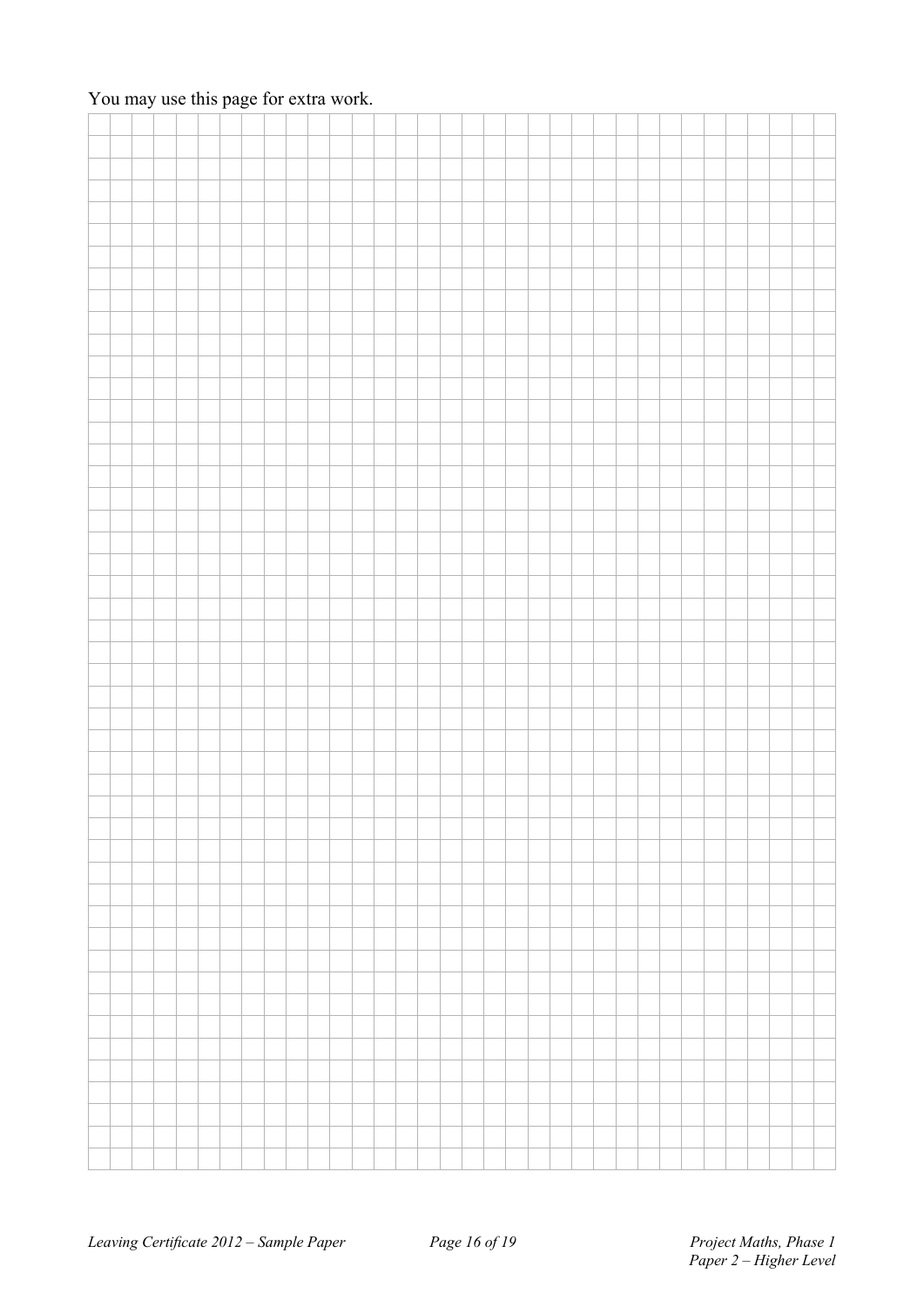|  |  |  |  |  |  |  |  |  |  |  |  |  |  |  | page | running |  |
|--|--|--|--|--|--|--|--|--|--|--|--|--|--|--|------|---------|--|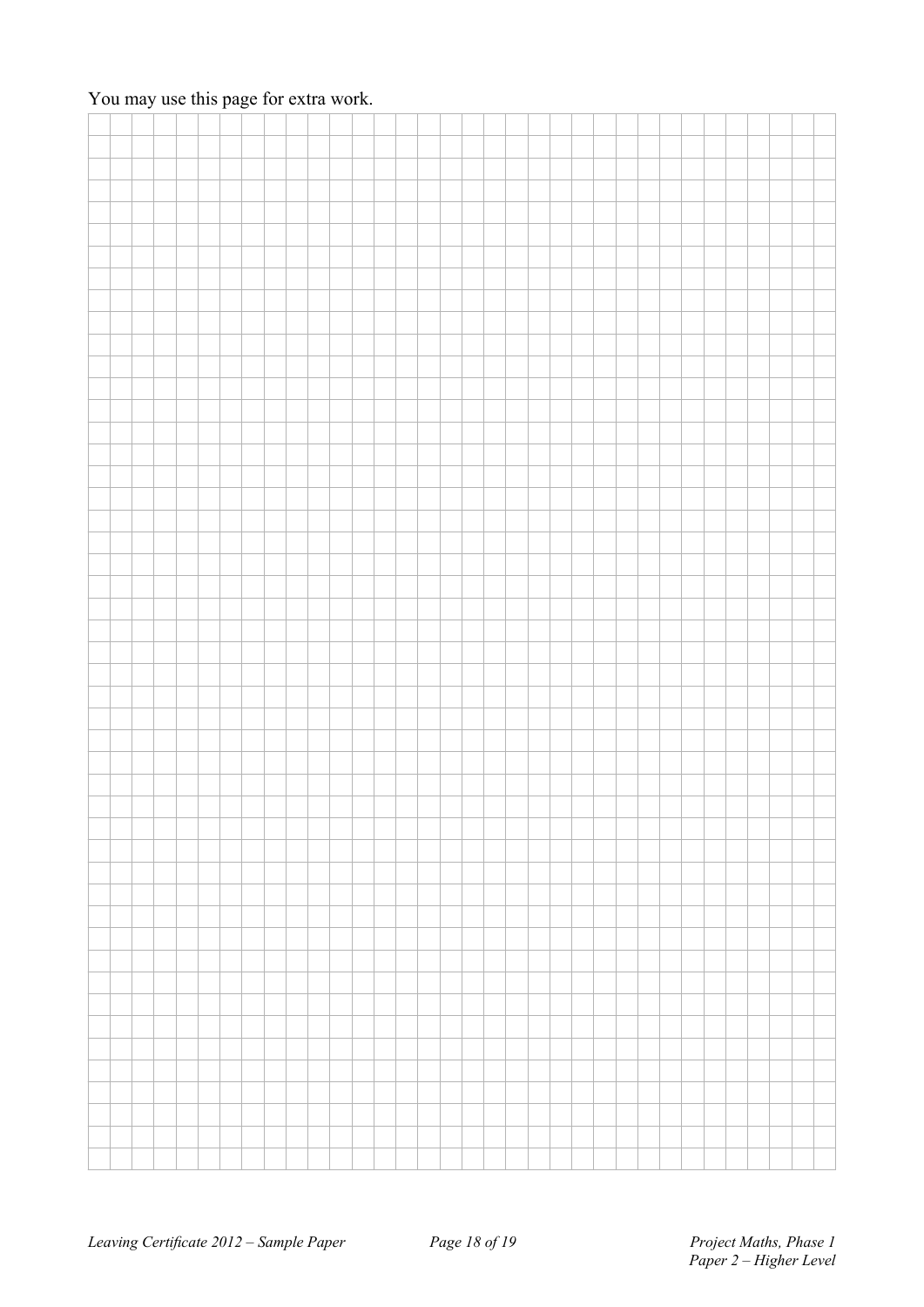|  |  |  |  |  |  |  |  |  |  |  |  |  |  |  | page | running |  |
|--|--|--|--|--|--|--|--|--|--|--|--|--|--|--|------|---------|--|